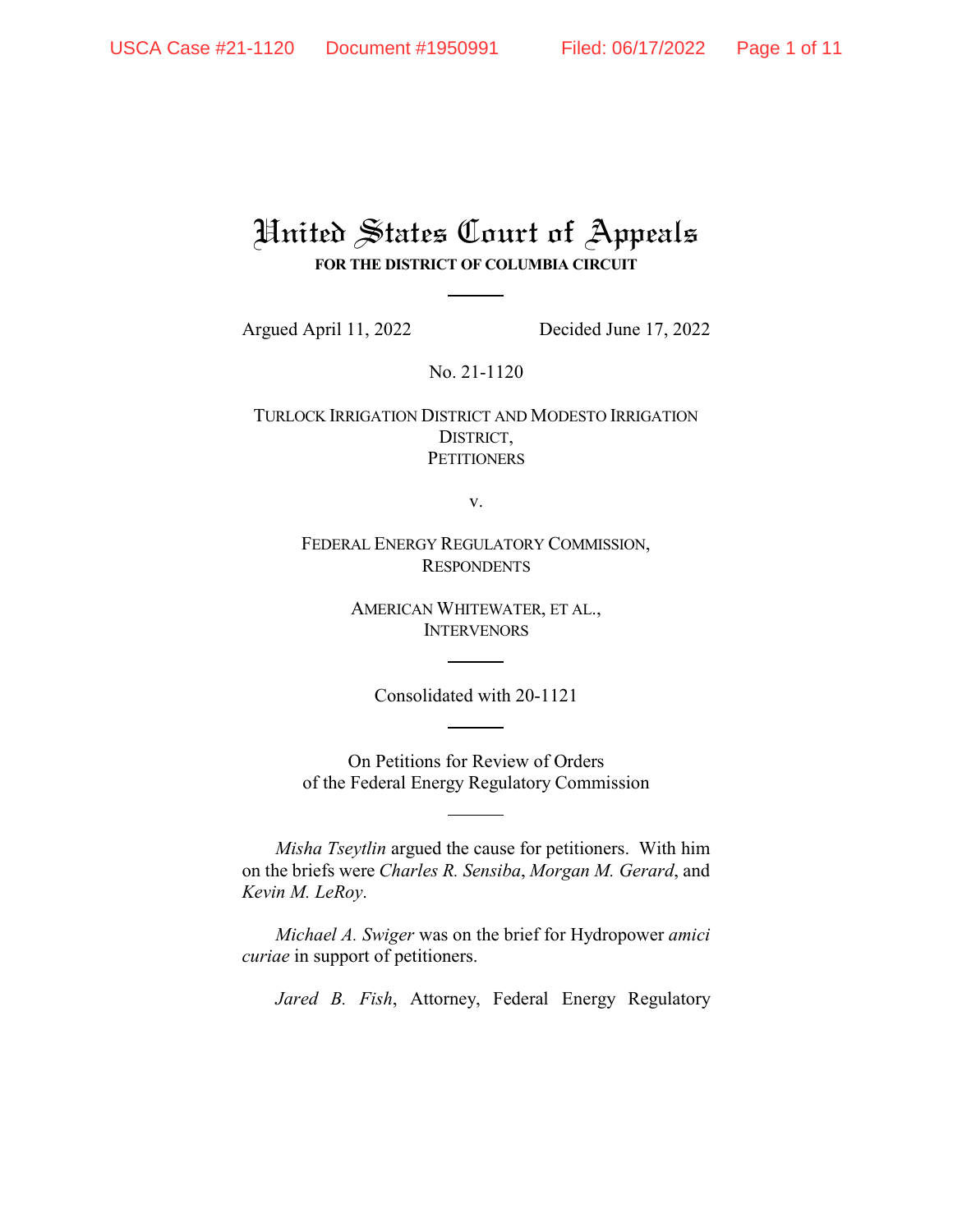Commission, argued the cause for respondent. With him on the brief were *Matthew R. Christiansen*, General Counsel, and *Robert H. Solomon*, Solicitor.

*Eric M. Katz*, Supervising DeputyAttorney General, Office of the Attorney General for the State of California, argued the cause for intervenor California State Water Resource Control Board in support of respondent. With him on the brief were *Rob Bonta*, Attorney General, *Robert W. Byrne*, Senior Assistant Attorney General, and *Jennifer Kalnins Temple* and *Adam L. Levitan*, Deputy Attorneys General.

*Julie Gantenbein*, *Lena H. Hughes*, *Joseph Palmore*, and *Andrew McAleer Hawley* were on the brief for Intervenors Tuolumne River Trust, et al. in support of respondent.

*Robert W. Ferguson*, Attorney General, Office of the Attorney General for the State of Washington, *Kelly T. Wood* and *Gabrielle Gurian*, Assistant Attorneys General, *Philip J. Weiser*, AttorneyGeneral, Office of the AttorneyGeneral for the State of Colorado, *Carrie Noteboom*, First Assistant Attorney General, *William Tong*, Attorney General, Office of the Attorney General for the State of Connecticut, *Jill Lacedonia*, Assistant Attorney General, *Karl A. Racine*, Attorney General, Office of the Attorney General for the District of Columbia, *Caroline Van Zile*, Acting Solicitor General, *Kwame Raoul*, Attorney General, Office of the Attorney General for the State of Illinois, *Aaron M. Frey*, Attorney General, Office of the Attorney General for the State of Maine, *Brian Frosh*, Attorney General, Office of the Attorney General for the State of Maryland, *Adam D. Snyder*, Assistant Attorney General, *Keith Ellison*, Attorney General, Office of the Attorney General for the State of Minnesota, *Peter N. Surdo*, Special Assistant AttorneyGeneral, *Matthew J. Platkin*, Acting AttorneyGeneral, Office of the Attorney General for the State of New Jersey, *Lisa*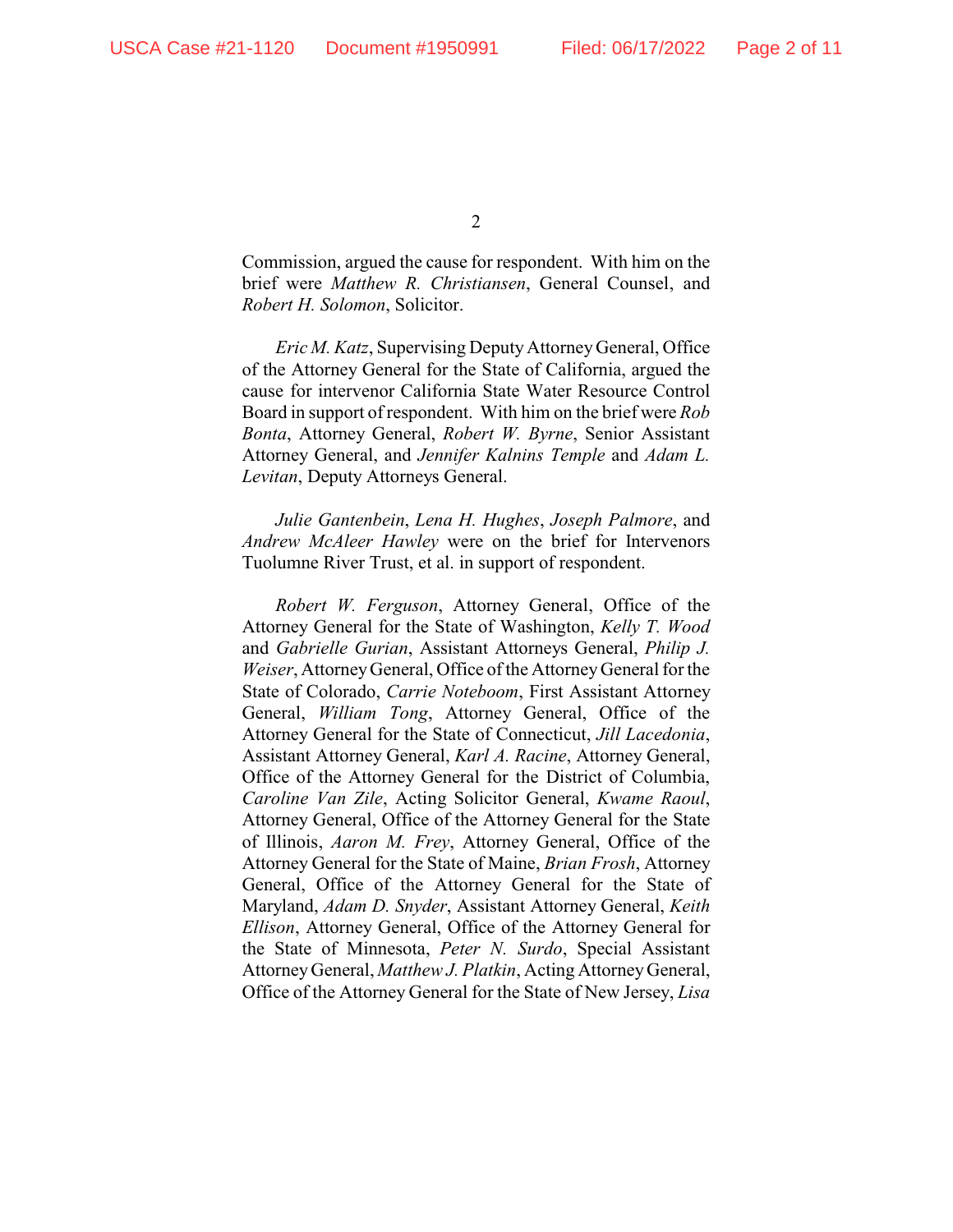*J. Morelli*, DeputyAttorneyGeneral, *Hector Balderas*, Attorney General, Office of the Attorney General for the State of New Mexico, *William Grantham*, Assistant AttorneyGeneral, *Letitia James*, Attorney General, Office of the Attorney General for the State of New York, *Barbara D. Underwood*, Solicitor General, *Brian Lusignan*, Assistant Attorney General, *Joshua S. Stein*, Attorney General, Office of the Attorney General for the State of North Carolina, *Asher P. Spiller*, Assistant Attorney General, *Ellen F. Rosenblum*, Attorney General, Office of the Attorney General for the State of Oregon, *Paul Garrahan*, Attorney-in-Charge, *Thomas J. Donovan, Jr.*, AttorneyGeneral, Office of the Attorney General for the State of Vermont, *Laura B. Murphy*, Assistant AttorneyGeneral,*Maura Healey*, Attorney General, Office of the Attorney General for the State of Massachusetts, *Matthew Ireland*, Assistant Attorney General, *Turner H. Smith*, Assistant Attorney General and Deputy Chief, *Josh Shapiro*, Attorney General, Office of the Attorney General for the Commonwealth of Pennsylvania, *Aimee D. Thomson*, Deputy Attorney General, *Jason Miyares*, Attorney General, Office of the Attorney General for the Commonwealth of Virginia, were on the brief for *amici curiae* States of Washington, et al. in support of respondents.

Before: WILKINS and WALKER, *Circuit Judges*, and RANDOLPH, *Senior Circuit Judge*.

Opinion for the Court filed by *Senior Circuit Judge* RANDOLPH.

RANDOLPH, *Senior Circuit Judge*: An applicant for a federal license to operate a hydroelectric facility must seek a State certification that the facility's discharges will comply with the water quality standards specified in federal law. 33 U.S.C.  $§$  1341(a)(1). The State may grant the applicant's request outright, or it may grant the request subject to conditions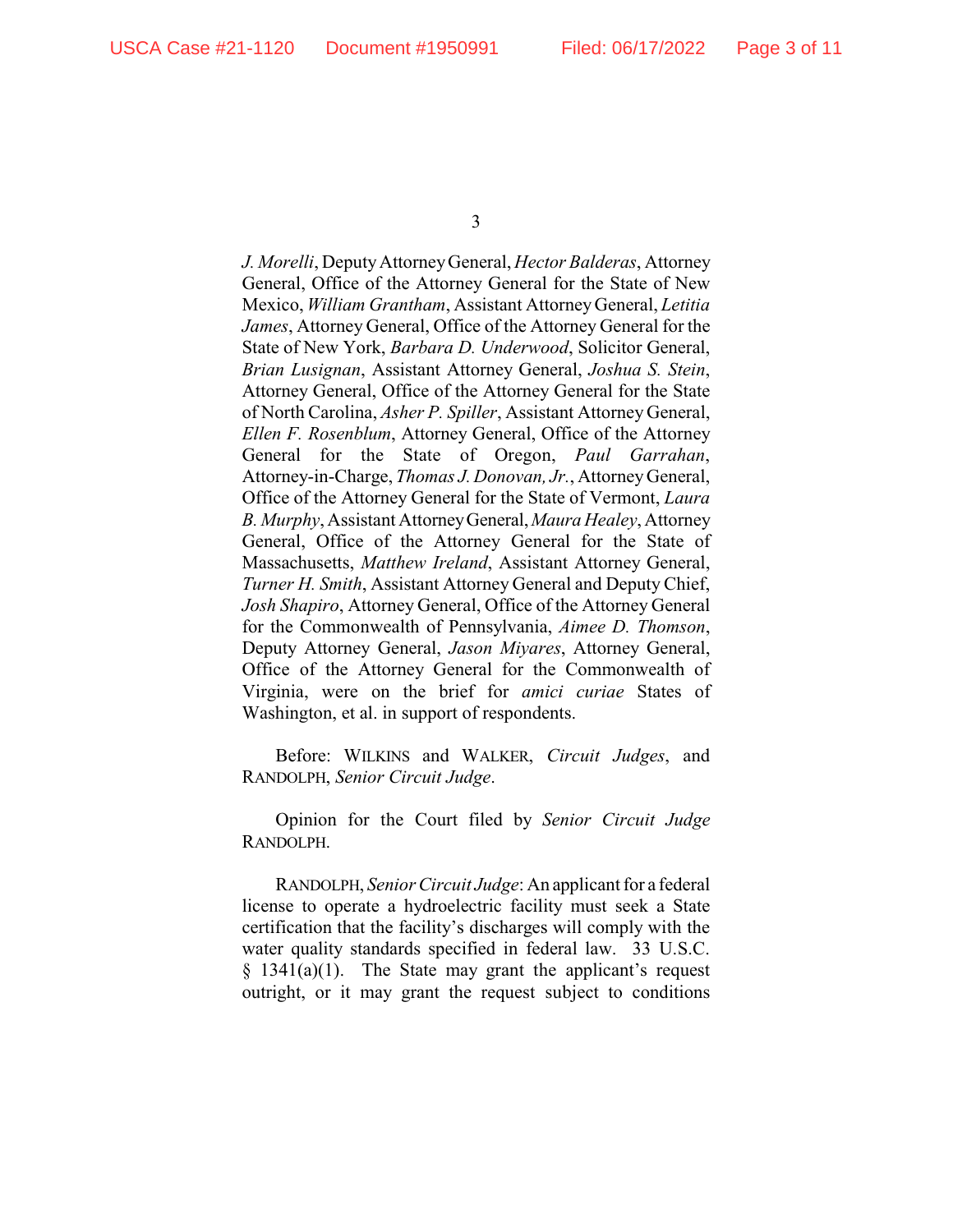relating to water quality, or it may deny the request, or it may fail to act. If the State agency denies certification, no federal license, or at least no federal long-term license, may issue. *See id.* § 1341(d).

This case presents questions about the directive in section 401 of the Clean Water Act that if "the State . . . fails or refuses to act on a request for certification" within one year from receiving the request, the State "shall" be deemed to have waived its authority to grant or deny water quality certification. *Id.* § 1341(a)(1).

The Federal Energy Regulatory Commission decides whether to license private, municipal and State hydroelectric projects subject to federal jurisdiction. *See* 16 U.S.C. §§ 797(e),  $817(1)$ . This case arose from a combined licensing and relicensing proceeding for two hydroelectric facilities in California. The administrative record is as follows.

Both of the hydroelectric facilities – the Don Pedro Project and the La Grange Project – are on the Tuolumne River in central California. The Turlock and Modesto Irrigation Districts own the facilities. FERC's predecessor agency granted a fiftyyear license to operate the Don Pedro Project. The license expired in 2016. The other, quite smaller project – La Grange – has operated since the 1890's but in 2012 FERC decided that La Grange was subject to federal licensing authority. We

<sup>&</sup>lt;sup>1</sup> FERC has licensing authority over only non-federal hydroelectric projects. Federally-owned hydroelectric projects, which generate about half of all hydroelectric power in the United States, "are managed primarily by the U.S. Department of the Interior's Bureau of Reclamation [] and the U.S. Army Corps of Engineers . . .." KELSI BRACMORT ET AL., CONG. RSCH. SERV., R42579, HYDROPOWER:FEDERAL AND NONFEDERAL INVESTMENT 2, 6 (2015).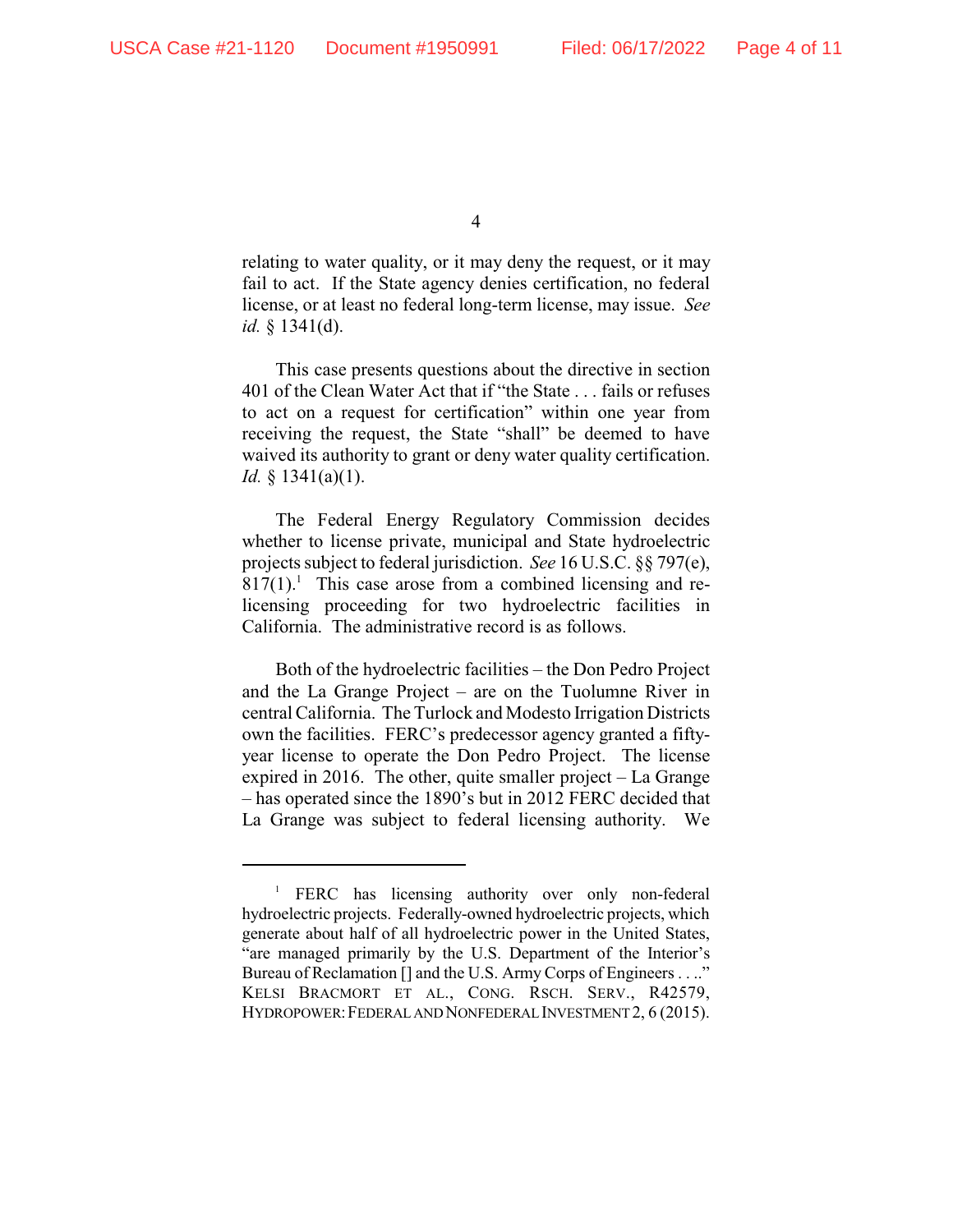upheld FERC's decision in *Turlock Irrigation District v. FERC*, 786 F.3d 18 (D.C. Cir. 2015).

In 2017, the Districts filed with FERC a new license application for the La Grange Project and an amended relicensing application for the Don Pedro Project.

On January 26, 2018, the Districts filed certification requests for both projects with the California State Water Resources Control Board. On January 24, 2019 – 363 days later – the California Board denied the requests "without prejudice." The California Board gave two reasons. The first: "FERC has not yet completed its National Environmental Policy Act (NEPA) environmental analysis for the Projects." J.A. 820. The second: "the Districts, as lead agencies for the Projects, have not begun the CEQA [California Environmental Quality Act] process. Without completion of the CEQA process, the State Water Board cannot issue a certification." *Id.* The Board added that its denial was not a "judgment on the technical merits." *Id.* 

On April 22, 2019, the Districts sent the Board "substantivelyunchanged" certification requests for the Projects. *Turlock Irrigation Dist. & Modesto Irrigation Dist.*, 174 FERC ¶ 61,042, at P. 8 (2021) ("*Declaratory Order*"). On April 20,  $2020 - 364$  days later – the Board again denied the requests "without prejudice." The Board gave the same explanation as it had before.<sup>2</sup>

 $2^2$  The California Board's full reasoning was the following:

The Districts are the lead agencies for the Project for purposes of CEQA compliance, but they have not begun the CEQA process. As a responsible agency, the State Water Board relies on the environmental document prepared by the lead agency, but makes its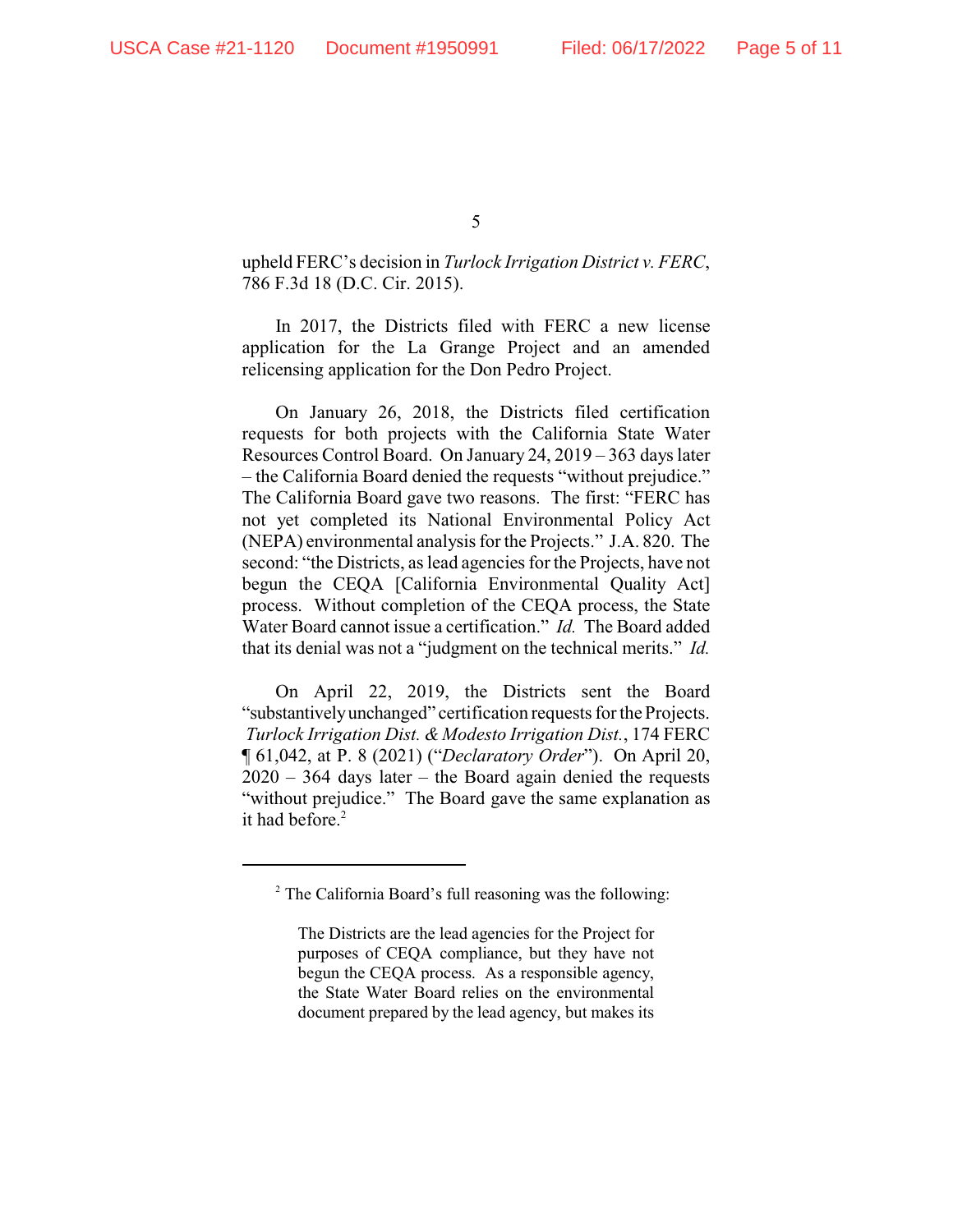The Districts sent a third certification request for both projects to the California Board in July 2020. In October of that year, while these requests were pending, the Districts filed a petition with FERC seeking a declaratory order that the California Board had waived section 401(a)(1)'s State certification requirement. One month later, the Districts informed the California Board that they were withdrawing their certification applications. Despite the Districts' withdrawal of these requests, in January 2021 the California Board granted certification for both Projects.<sup>3</sup> Although the Districts had still not completed the CEQA process for the Projects, California law had changed to allow the California Board to grant certification prior to the completion of that process. *Declaratory Order*, at P. 11 & n.25; *see* Cal. Water Code § 13160(b)(2) (2020).

The Districts object to the conditions – some forty-five – that the California Board imposed in granting their requests for

J.A. 1159.

own determination as to whether and with what conditions to grant the certification, taking into consideration the information provided in the lead agency's document. (Pub. Resources Code, §§ 21080.1, subd. (a), 21002.1, subd. (d).) The State Water Board may not issue a certification until the requirements for compliance with CEQA are met. Additionally, the Federal Energy Regulatory Commission has not yet completed its National Environmental Policy Act environmental process for the Project.

<sup>&</sup>lt;sup>3</sup> The Districts are challenging the Board's action in California State court. *See* Petitioners Br. iii; California Board Intervenor Br. 19; *Turlock Irrigation Dist. v. State WaterRes. Control Bd.*, No. CV63819 (Cal. Super. Ct., Tuolumne County, filed May 11, 2021).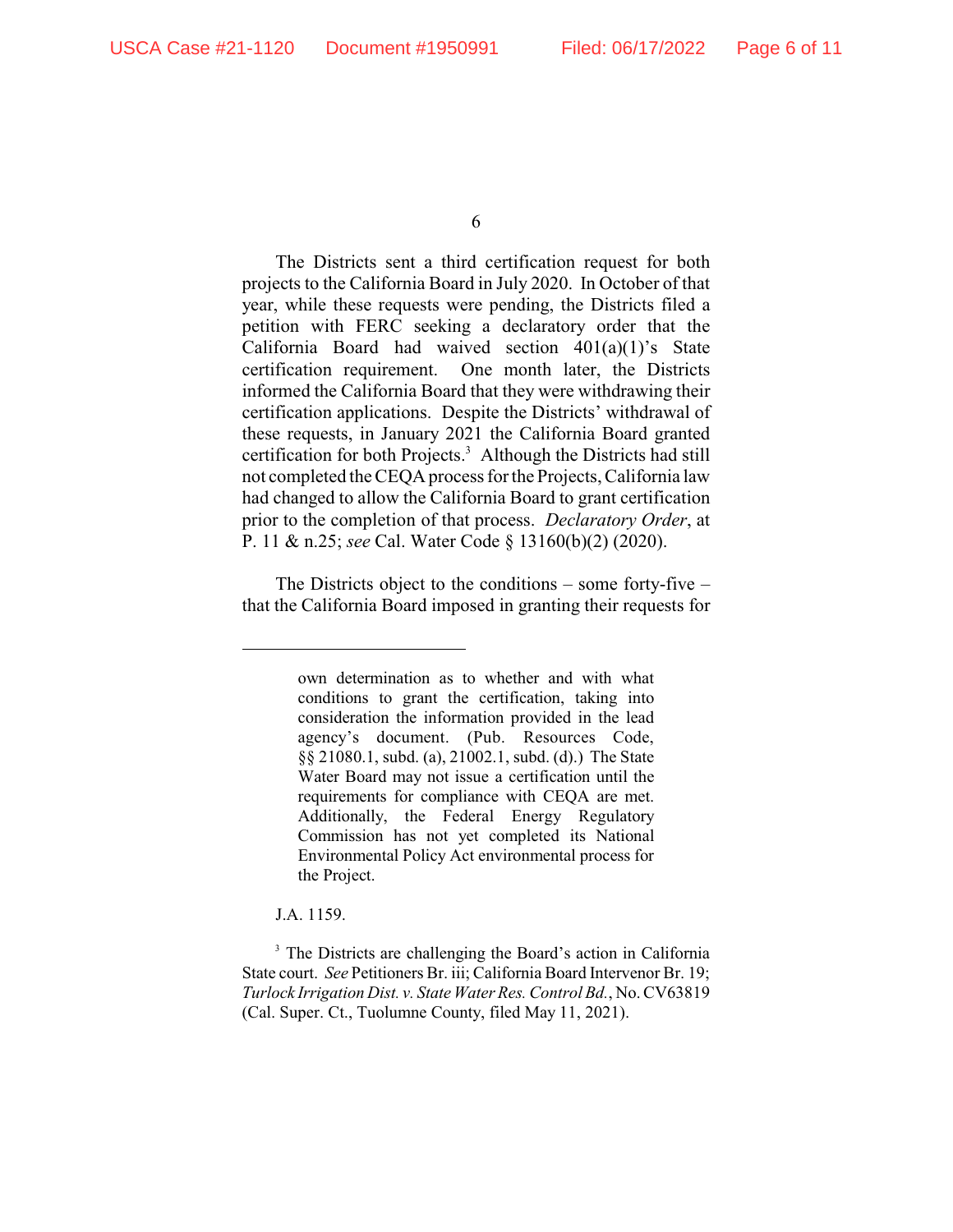certification. If the California Board did not waive its certification authority under section  $401(a)(1)$ , those conditions would be mandatory. *See* 33 U.S.C. § 1341(d). On the other hand, if the California Board had waived its section  $401(a)(1)$ authority, the conditions would become only "recommendations" for FERC to consider in developing the terms and conditions of the Districts' federal licenses under Federal Power Act § 10(a), 16 U.S.C. § 803(a). FED. ENERGY REGUL. COMM'N, OFF. OF ENERGY PROJECTS, DIV. OF HYDROPOWER LICENSING, PREPARING ENVIRONMENTAL DOCUMENTS: GUIDELINES FOR APPLICANTS, CONTRACTORS, AND STAFF 10 (2008).

FERC denied the Districts' petition for a declaratory order. *Declaratory Order*, at PP. 1, 20–35. The Districts petitioned for rehearing which FERC denied. *Turlock Irrigation Dist. & Modesto Irrigation Dist.*, 175 FERC ¶ 61,144, at PP. 11–21 (2021) (*"Rehearing Order"*).<sup>4</sup> FERC reasoned that the California Board, "by denying the applications without prejudice, indeed acted on [] them . . .." *Declaratory Order*, at P. 28. FERC relied on section 401's "plain language," which requires that a State "act" on a certification request within one year. *Id.* at P. 33; *Rehearing Order*, at P. 11. FERC distinguished the California Board's denials without prejudice from *Hoopa Valley Tribe v. FERC*, 913 F.3d 1099 (D.C. Cir. 2019), which FERC said involved "a coordinated withdrawal and resubmittal scheme" that allowed the State agencies to not act and still avoid waiver. *Rehearing Order*, at PP. 16. Because section 401 requires only action within a year to avoid waiver, FERC also rejected the Districts' argument that the California Board's denials were "invalid" as a matter of federal law because theywere "on non-substantive grounds" and not "on the

<sup>7</sup>

<sup>&</sup>lt;sup>4</sup> Commissioner James P. Danly dissented from the denial of rehearing.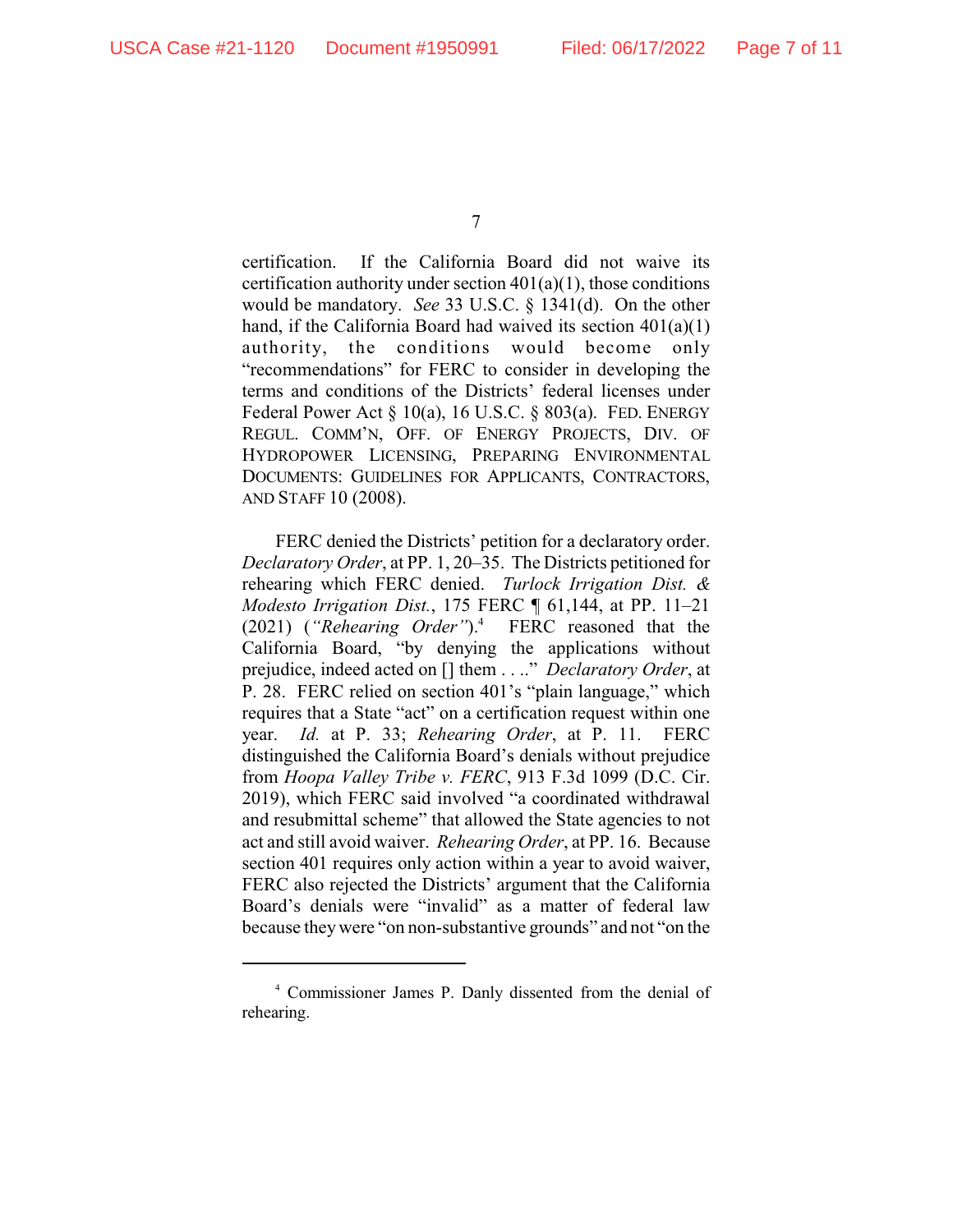technical merits of the certification requests." *Declaratory Order*, at PP. 30–32; *see Rehearing Order*, at P. 11.

We agree with FERC that the California Board did not waive its certification authority under section  $401(a)(1)$  and that FERC's ruling is not contrary to *Hoopa Valley*. The Fourth Circuit accurately described *Hoopa Valley* as a case in which "the state agencies and the license applicant entered into a written agreement that obligated the state agencies, year after year, to *take no action at all* on the applicant's § 401 certification request." *N.C. Dep't of Env't Quality v. FERC*, 3 F.4th 655, 669 (4th Cir. 2021).

Those circumstances are not present in this case. Each time the California Board denied certification, the Board "act[ed]" within the meaning of section 401(a)(1). *See N.Y. State Dep't of Env't Conservation v. FERC*, 884 F.3d 450, 456 (2d Cir. 2018); *N.Y. State Dep't of Env't Conservation v. FERC*, 991 F.3d 439, 450 n.11 (2d Cir. 2021). And when the Board granted the third application subject to conditions, it "act[ed]" once more. Contrast this with *Hoopa Valley.* The action contemplated in section  $401(a)(1)$  is action by the State agency. Yet the response of the State agencies to the certification requests in *Hoopa Valley* was not action, but inaction.<sup>5</sup> By

And "inaction" also described how FERC dealt with a different deadline in a different statute. *See Allegheny Def. Project v. FERC*, 964 F.3d 1, 13 (D.C. Cir. 2020) (en banc). There, FERC granted

That was also the situation in *Placer County Water Agency*, 167 <sup>5</sup> FERC ¶ 61,056 (2019), *on reh'g*, 169 FERC ¶ 61,046 (2019), as FERC pointed out in its *Declaratory Order*, at P. 24, and in its *Rehearing Order*, at P. 18, in this case. In *Placer County*, e-mails showed that the state agency "elicit[ed] a withdrawal and resubmission" of the certification application shortly before the one-year deadline. *Declaratory Order*, at P. 24.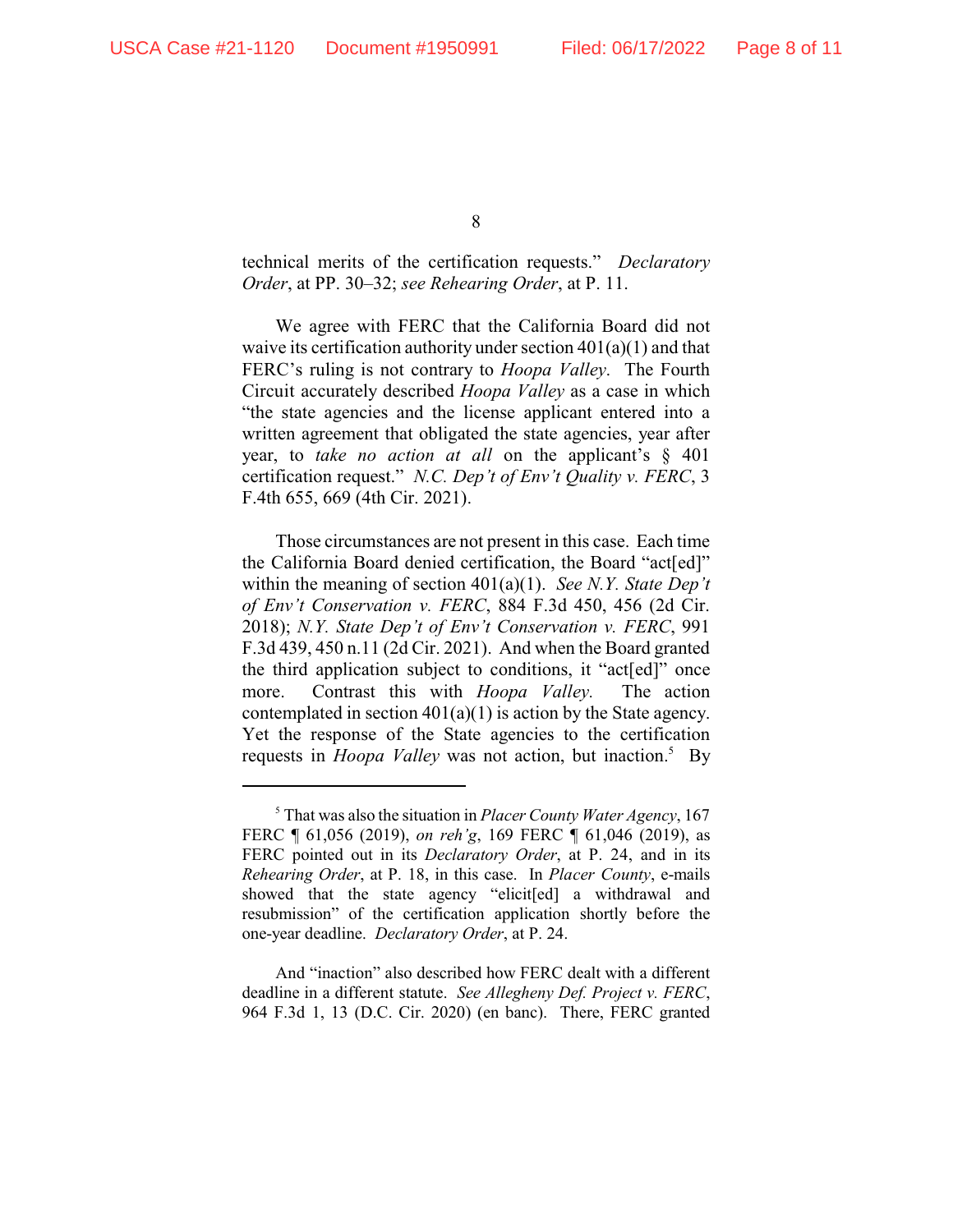agreement, the applicant filed and then withdrew its certification request before the one-year period expired, a ritual repeated for more than ten years. *Hoopa Valley*, 913 F.3d at 1101–02, 1104.<sup>6</sup> There was no such agreement between the Districts and the California Board. The court's opinion in *Hoopa Valley* stressed that the applicant's "water quality certification request has been complete and ready for review for more than a decade." *Id.* at 1105. Here, the Districts' requests were not complete and they were not ready for review, which is why the California Board denied them. The Board's denials were "without prejudice,"7

 $\frac{7}{7}$  In context, the words "without prejudice" signified that the Districts could apply again, and that the Board's decision did not have preclusive effect. This would have been evident from the Board's reasoning even without the quoted words, which is doubtless why the

rehearing solely "for the purpose of affording additional time to consider the merits of a rehearing request." *Rehearing Order*, at P. 11. The denials in this case occurred for a different reason, namely that the California Board lacked information that it needed to grant certification. This included the completion of the CEQA process, which the Districts had not even begun.

The evidence in *Hoopa Valley* tended to show that the applicant <sup>6</sup> did not want an immediate license that would have required decommissioning some of the project's dams in line with current federal environmental standards. *See PacifiCorp*, 147 FERC ¶ 61,216, at PP.  $3-5$ , 11 n.11, 17 (2014). The applicant may have been using this delay tactic in the hope of obtaining federal funding before being required to decommission the dams. *See id.* at PP. 5, 12–13 & n.13. And the applicant had an incentive to delay: while awaiting relicensing, FERC must issue annual licenses that allow for the continued operation of hydroelectric projects under the terms of the existing, expired license. *See* 16 U.S.C. § 808(a)(1). The applicant's expired license was issued in 1954 and presumably included far fewer environmental conditions than are required under current federal law. *PacifiCorp*, at P. 11 & n.11.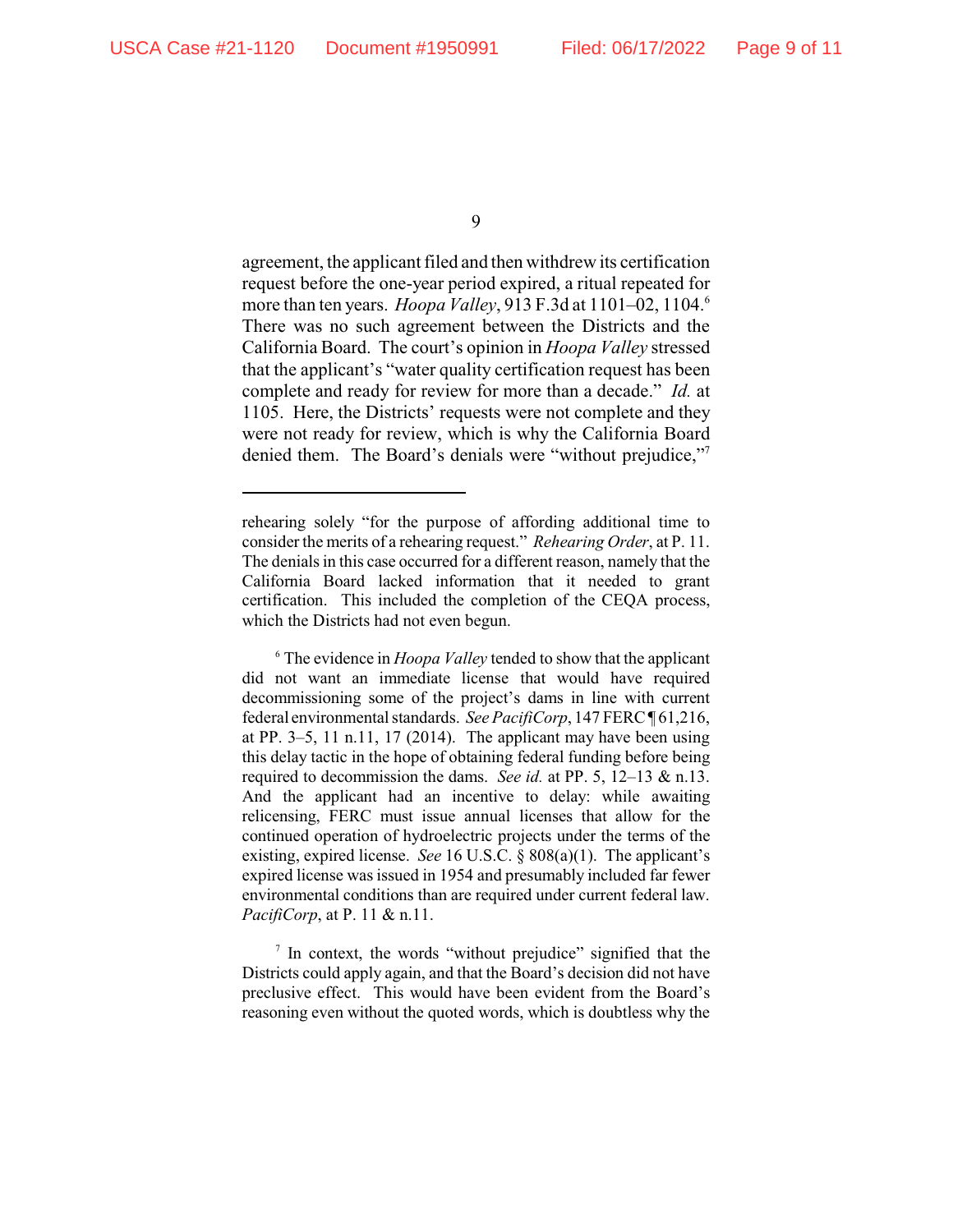but those rulings still had the legal effect under section 401 of precluding FERC from issuing licenses to the Districts during the period preceding the Board's grant of the certifications. *See* 33 U.S.C. § 1341(d).

The Districts' answer to these points is that if we uphold FERC's ruling, State agencies could extend the time for decision indefinitely by denying one certification request after another without prejudice, thus nullifying section 401's one-year limit. The Districts' argument takes the familiar form of the slippery slope. But as with any slippery slope argument, its power to persuade is a function of the plausibility of its predictions.

In response to the Districts' argument in the administrative proceedings FERC stated: "It may be that the courts will find repeated denials without prejudice, particularly those that do not rest on any substantive conclusions, to be the equivalent of the withdrawal-and-resubmittal scheme." *Declaratory Order*, at P. 33.<sup>8</sup> FERC continued: "Given, however, that the state in this case appears to have satisfied the statutory mandate for action, we are not prepared to conclude based on the record before us that the state has waived its section 401 authority." *Id.* 

It is also important to recognize that slippery slope arguments often can be turned against themselves. Potentially, for each slippery slope there is an opposing slope. "As in all arguments from consequences, drawing attention to the

Districts' counsel stated at oral argument that "nothing" in their case depended on "the words without prejudice." Oral Arg. 7:22–23.

<sup>&</sup>lt;sup>8</sup> Whether the Districts' hypothetical is plausible may depend on whether the State agency, in issuing denials, is complying with State law, which in turn may depend on the State agency's reasons for denying the applications.